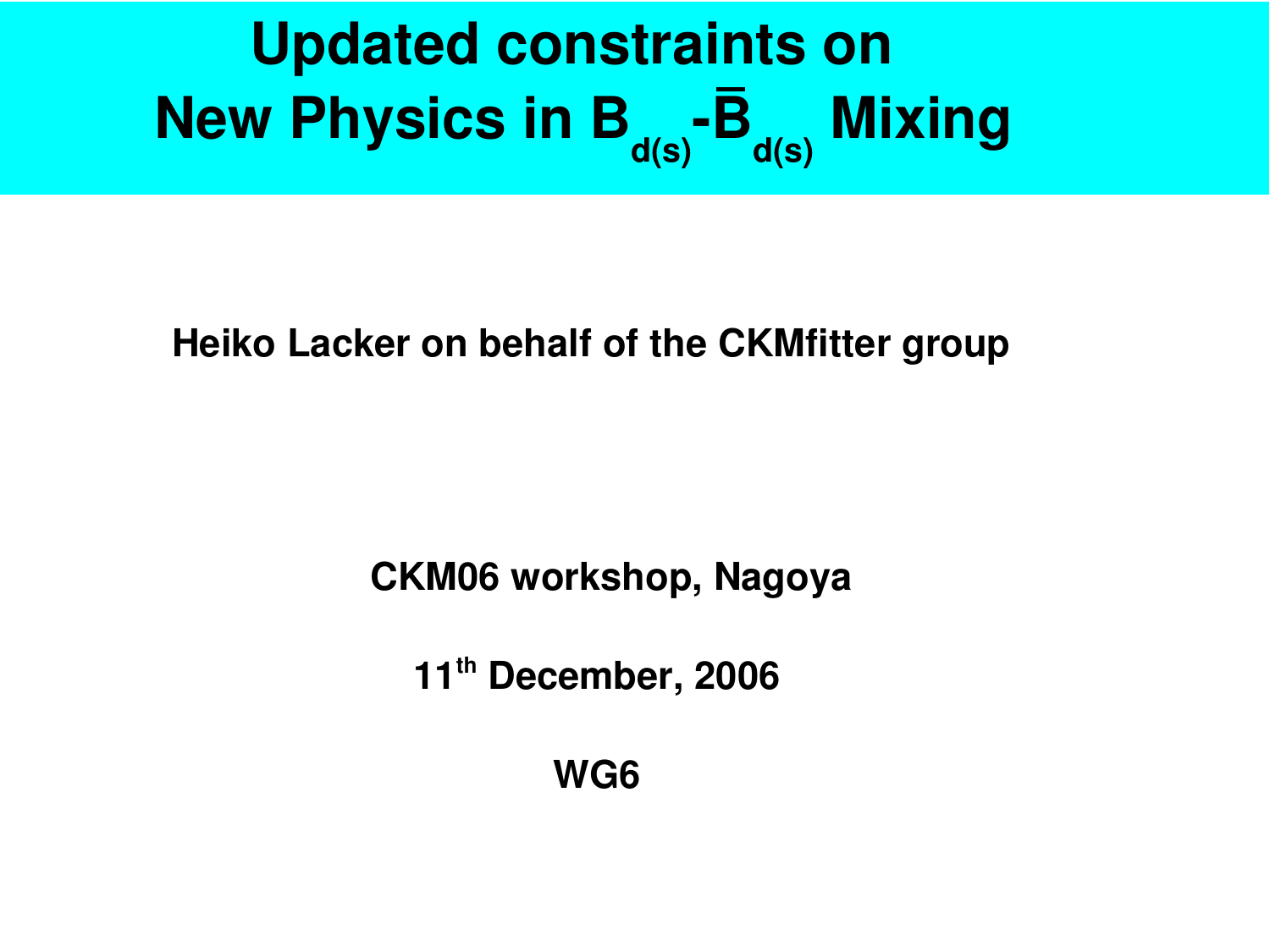## **Motivation**

**\* Fleischer, Isidori, Matias, JHEP 0305, 053 (2003): ln a large class of NP models: Contributions to B-B Mixing** 

**\* Model independent parametrization:**

**Soares & Wolfenstein, PRD 47, 1021 Deshpande, Dutta & Oh, PRL77, 4499 (1996) Silva & Wolfenstein, PRD 55, 5331 (1997) Cohen et al., PRL78, 2300 (1997) Grossman, Nir & Worah, PLB 407, 307 (1997)**

**\* Study General Flavor Structure of possible NP contributions (including also K-K mixing)** 

$$
r_q^2e^{2i\theta_q}\hspace{-1mm}=\hspace{-1mm}\frac{\left\langle\overline{B}_q^0|\hspace{0.1mm}M_{12}^{SM+NP}|\hspace{0.1mm}B_q^0\right\rangle}{\left\langle\overline{B}_q^0|\hspace{0.1mm}M_{12}^{SM}|\hspace{0.1mm}B_q^0\right\rangle}
$$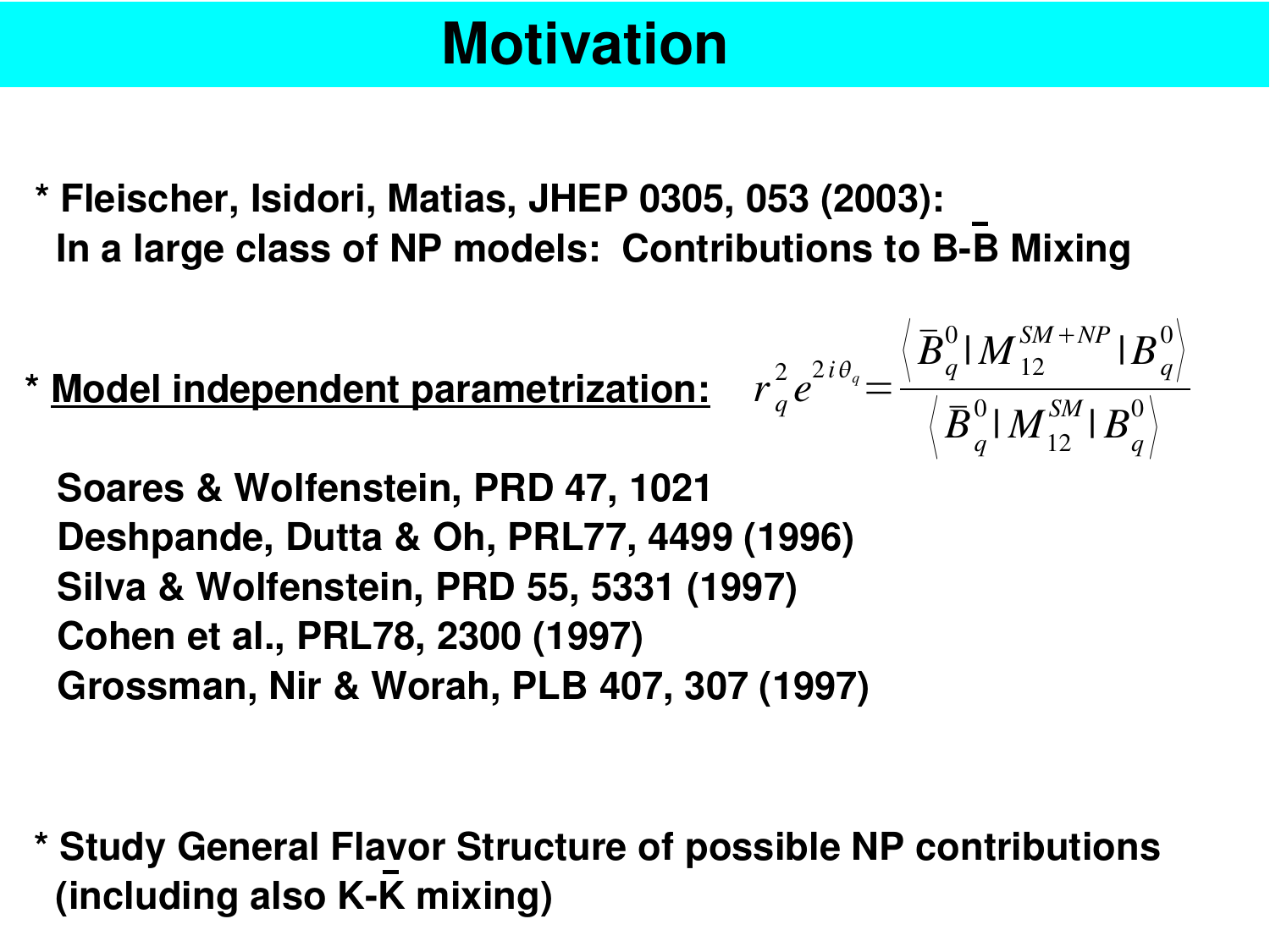## **General analyses of NP in mixing (Apologies for missing Refs.)**

**Branco, Cagarrinho, Krüger (1999): Sensitivity study**

**Laplace et al., PRD 65, 094040 (2002): Ciuchini et al., econf C0304052 (2003): Sensitivity study CKMfitter, EPJC 41, 1 (2005): Model independent analysis of**

```
> Real CKM matrix ?
\mathbf{B}_{\mathbf{d}}-\mathbf{\bar{B}}_{\mathbf{d}} , real CKM excluded, A^d_{SL}A_{SL}^d
```
**Ligeti, IJMP A20, 5105 (2005), Botella et al., NPB 725, (2005) Silvestrini, IJMP A21, 1738 (2006), Agashe et al. hepph/0509117**

**UTfit, JHEP0308, 080 (2006): Model independent & MFV**

**Ciuchini, Silvestrini, PRL97, 021803 (2006): Ligeti, Papucci, Perez, PRL97, 101801 (2006): Grossman, Nir, Raz, hep-ph/0605028: UTfit, PRL97, 151803 (2006):** 

**analysis of B<sup>d</sup> B<sup>d</sup> & KK Impact of**  $\Delta m$ **s &** ∆Γ **s s &** ∆Γ **s &** *ASL***B<sup>d</sup> , B s B s & KK**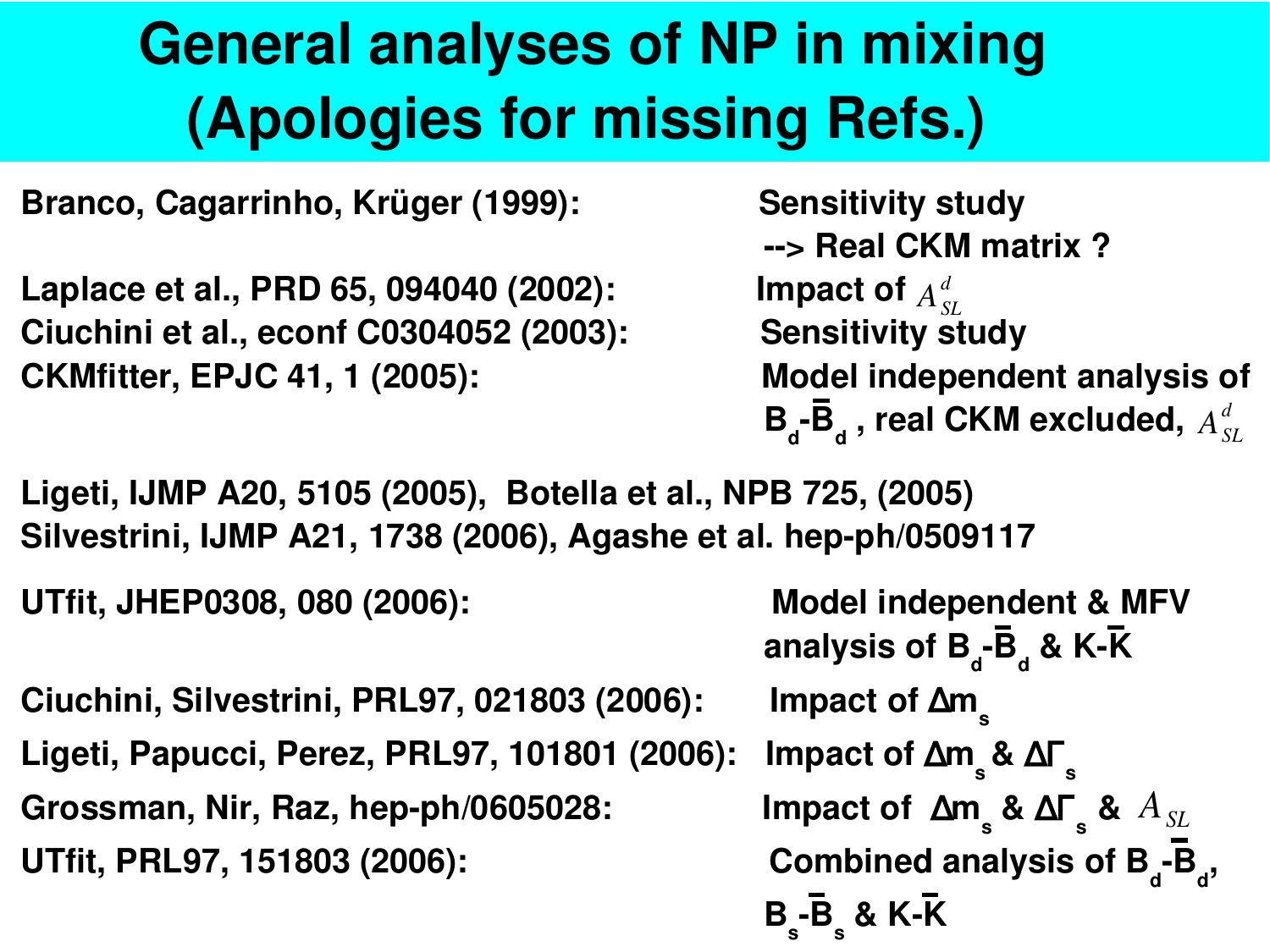### **Basic Assumptions**

**1. New Physics in B-B Mixing?** 

$$
r_q^2 e^{2i\theta_q} = \frac{\left\langle \overline{B}_q^0 \mid M_{12}^{SM+NP} \mid B_q^0 \right\rangle}{\left\langle \overline{B}_q^0 \mid M_{12}^{SM} \mid B_q^0 \right\rangle} = 1 + h_q e^{2i\sigma_q} \qquad \Gamma_{12} = \Gamma_{12}^{SM}
$$

#### **2. New Physics in Decays?**

**Decays with four flavor change**  $(\textbf{SM4FC}, \textbf{i.e.} \; b \rightarrow q_{1} \, \bar{q}_{2} q_{3}, q_{1} \neq q_{2} \neq q_{3})$ **are dominated by the Standard Model (SM)**

#### **3. 3 x 3 Unitary CKM matrix**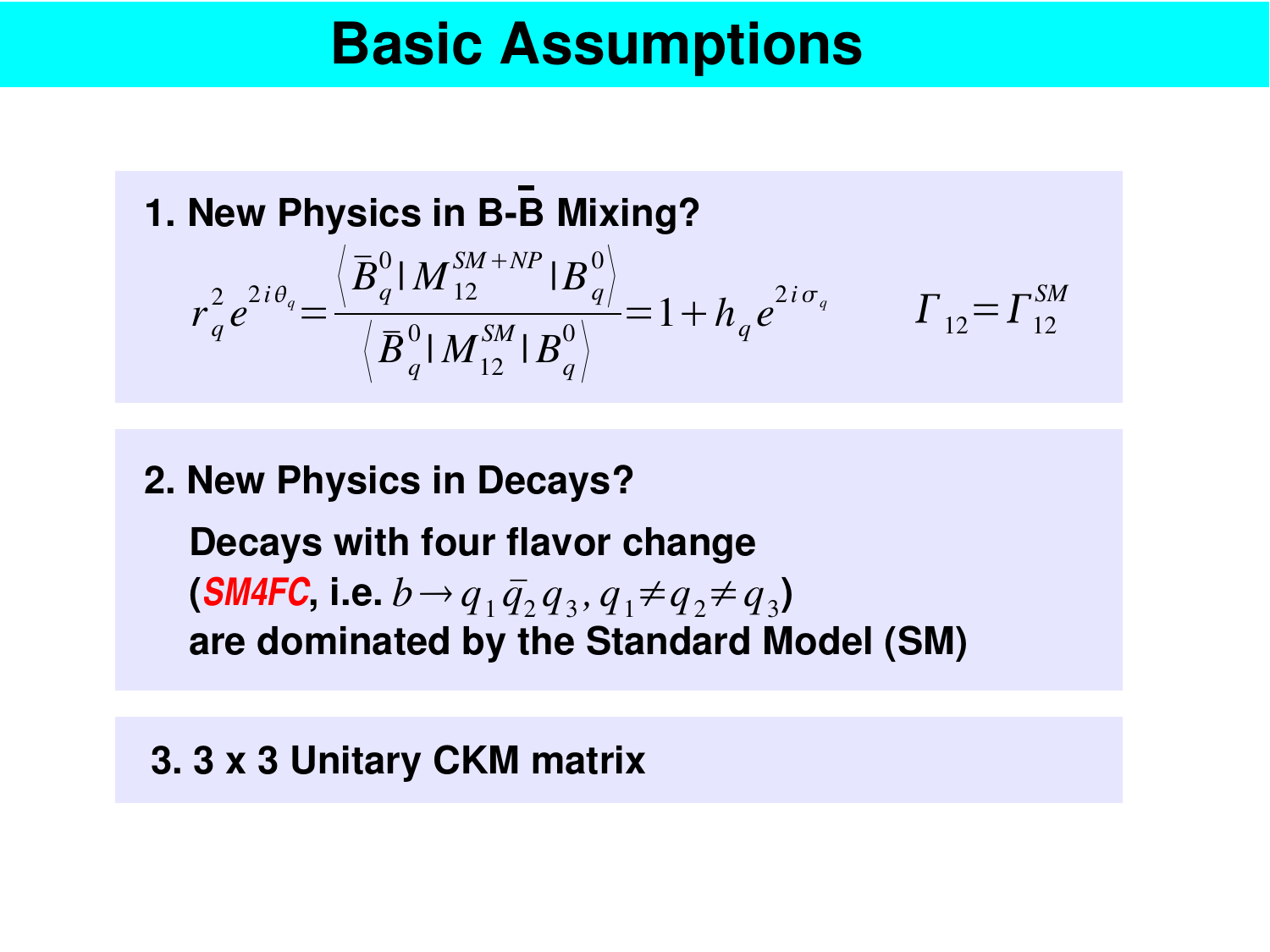## **Inputs I**

 $B \rightarrow X_u l \nu$  (incl. & excl.):  $V_{ub} = (4.10 \pm 0.09 \pm 0.39) 10^{-3} \Rightarrow A \lambda^3 (\rho^2 + \eta^2)$  $B \rightarrow X_c l \nu$  (incl. & excl.): Super-allowed  $\beta$ -decays:  $K \rightarrow \pi l \nu$ :  $V_{us} = 0.2257 \pm 0.0021$  $\Rightarrow \lambda$  $V_{cb}$ =0.04148±0.00066 } }  $\Rightarrow$  *A* 3 *Vud* =0.97377±0.00027  $\Rightarrow$  *A*  $\lambda^2$ 

 $B \rightarrow c \ \bar{c} K^{0(*)}$  (t-dependent):  $\sin(2\beta + 2\theta_d) = (0.675 \pm 0.026)$  $\cos(2\beta + 2\theta_{d}) > 0$  $B \rightarrow J/\Psi K^*$  $B$   $\rightarrow$   $D^{(*)0}$  /  $\bar{D}^{(*)0}$   $h^{0}$  $B \to D^{(*)+} D^{(*)-} K_S$ HFAG does not provide an average  $b \rightarrow c \overline{c}$  *s* not perfectly *SM4FC* However: dominated by  $V_{cs}V_{cb}^*$  SM tree Mixing phase  $\theta_K$  neglected

and will not do so for quite some while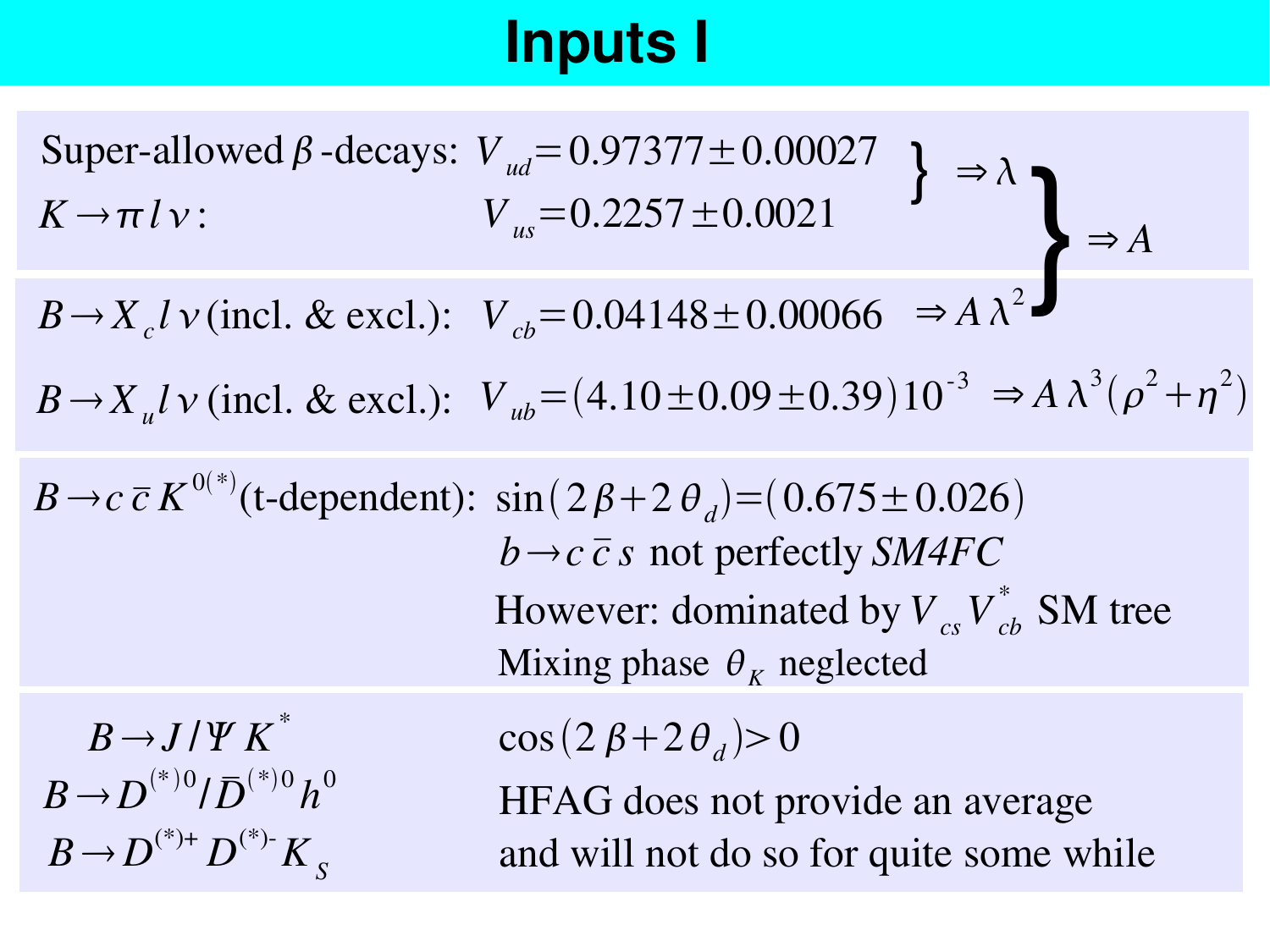## **Inputs II**

$$
B\!\to\! D^{(*)}K^{(*)}\colon\thinspace\mathcal Y
$$

#### **Comments:**

### **No NP contributions due to** *SM4FC* **hypothesis**



$$
B\rightarrow \pi\pi, \rho\rho, 3\pi(\rho\pi): \pi-\beta-\theta_d-\gamma
$$



#### **Comments:**

- **1) Isospin analysis insensitive to NP in** ∆**I=1/2 sector for all**  $\alpha \neq 0$ !
- **2) Assumption: No NP in** ∆**I=3/2 (Dominated by**  $b \rightarrow u \bar{u} d$ )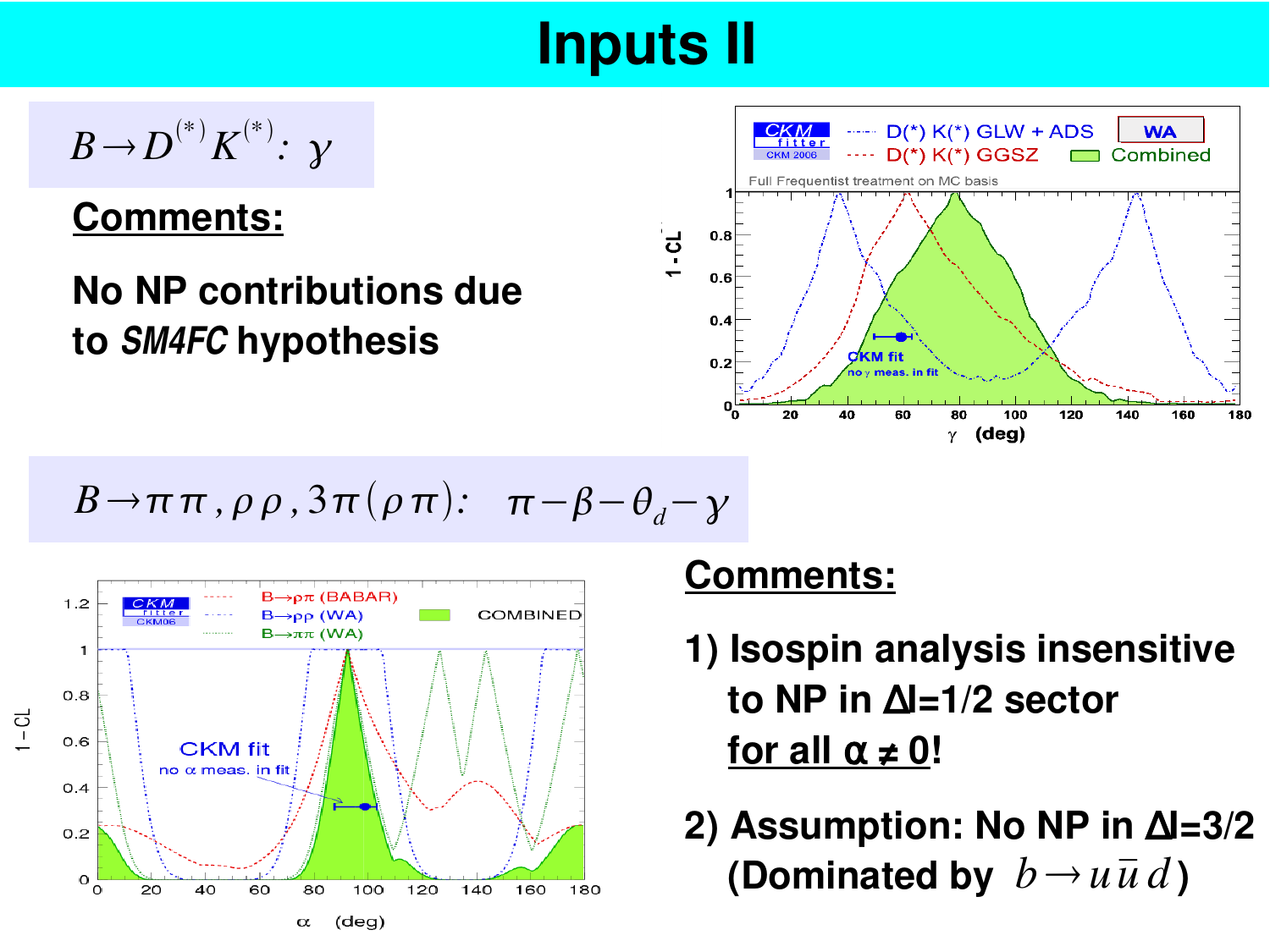## **Inputs III**

Three physical quantities in B mixing:  $|M_{12}|, |\varGamma_{12}|, \phi\!=\!arg\left[-\right.$  $\overline{M}_{12}$  $\left.\mathit{\Gamma}_{\mathrm{12}}\,\right|\mathit{\ }$ 

**Observables:** 
$$
\Delta m_q = M_H - M_L \approx 2|M_{12}| = r_q^2 \Delta m_q^{SM}
$$

$$
\Delta\Gamma_q = \Gamma_L - \Gamma_H \simeq -\Delta m_q \Re \left(\frac{\Gamma_{12}}{M_{12}}\right) = -\Delta m_q^{SM} \left[\Re \left(\frac{\Gamma_{12}}{M_{12}}\right)_{SM} \cos 2\theta_q + \Im \left(\frac{\Gamma_{12}}{M_{12}}\right)_{SM} \sin 2\theta_q\right]
$$

$$
A_{SL}^q = \mathfrak{S}\left(\frac{\Gamma_{12}}{M_{12}}\right) = -\mathfrak{R}\left(\frac{\Gamma_{12}}{M_{12}}\right)_{SM} \frac{\sin 2\theta_q}{r_q^2} + \mathfrak{S}\left(\frac{\Gamma_{12}}{M_{12}}\right)_{SM} \frac{\cos 2\theta_q}{r_q^2}
$$

**NLO calculations:**

**\* Beneke, Buchalla, Lenz & Nierste, PLB576, 173 (2003) (implemented) \* Ciuchini et al., JHEP 0308, 031 (2003)**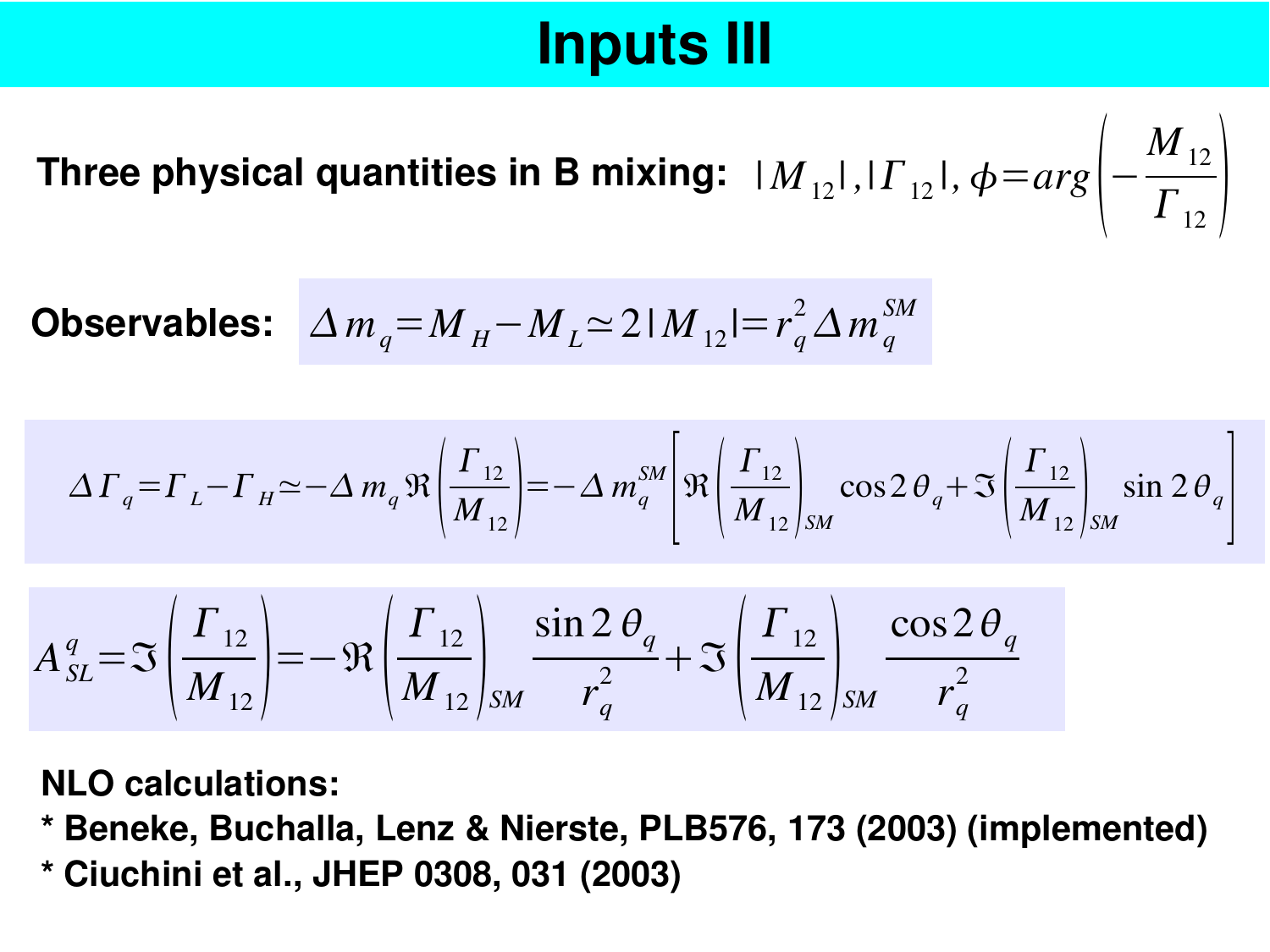## **Inputs IV**

 $\Delta m_d = (0.507 \pm 0.004) ps^{-1}$  $\Delta\, \overline{\varGamma}_{d}$  $\overline{\varGamma}_{d}$  $=0.009\pm0.037$  $A_{SL}^d$ =-0.0005±0.0055  $A$ <sub>*SL*</sub> $\approx$  $Z_d$   $f$ <sub>*d*</sub>  $A_{SL}^d$  +  $Z_s$   $f$ <sub>*s*</sub> $A_{SL}^s$  $\Delta m_s = (17.77 \pm 0.12) ps^{-1}$  $Z_q$ = 1  $\frac{1}{2}$ 1  $A_{SI} = -0.0026 \pm 0.0029$ =−0.0026±0.0029 **(using D0, CONF 5042) (BABAR, Belle, CLEO, BABAR |q/p|)**  $\Delta\Gamma_s$ ⋅cos(φ)≈ $\Delta\Gamma_s$ cos(2θ<sub>s</sub>)=(0.12±0.08) ps<sup>-1</sup> (D0, CONF 5144) **(BABAR, DELPHI; no impact yet) (CDF) (HFAG 06)**  $A_{SL}^s = 0.0245 \pm 0.0196$  (D0, CONF 5143) **Grossman, Nir, Raz**

 $f<sub>d</sub>=0.398\pm0.011, f<sub>s</sub>=0.104\pm0.013, \rho(f<sub>d</sub>, f<sub>s</sub>)=-0.5$  (HFAG 06)

1−*y<sup>q</sup>*

 $1 + x_q^2$ 

**hepph/0605028**

 $Z_d$  *f*<sub>*d*</sub></sub> +  $Z_s$  *f*<sub>*s*</sub>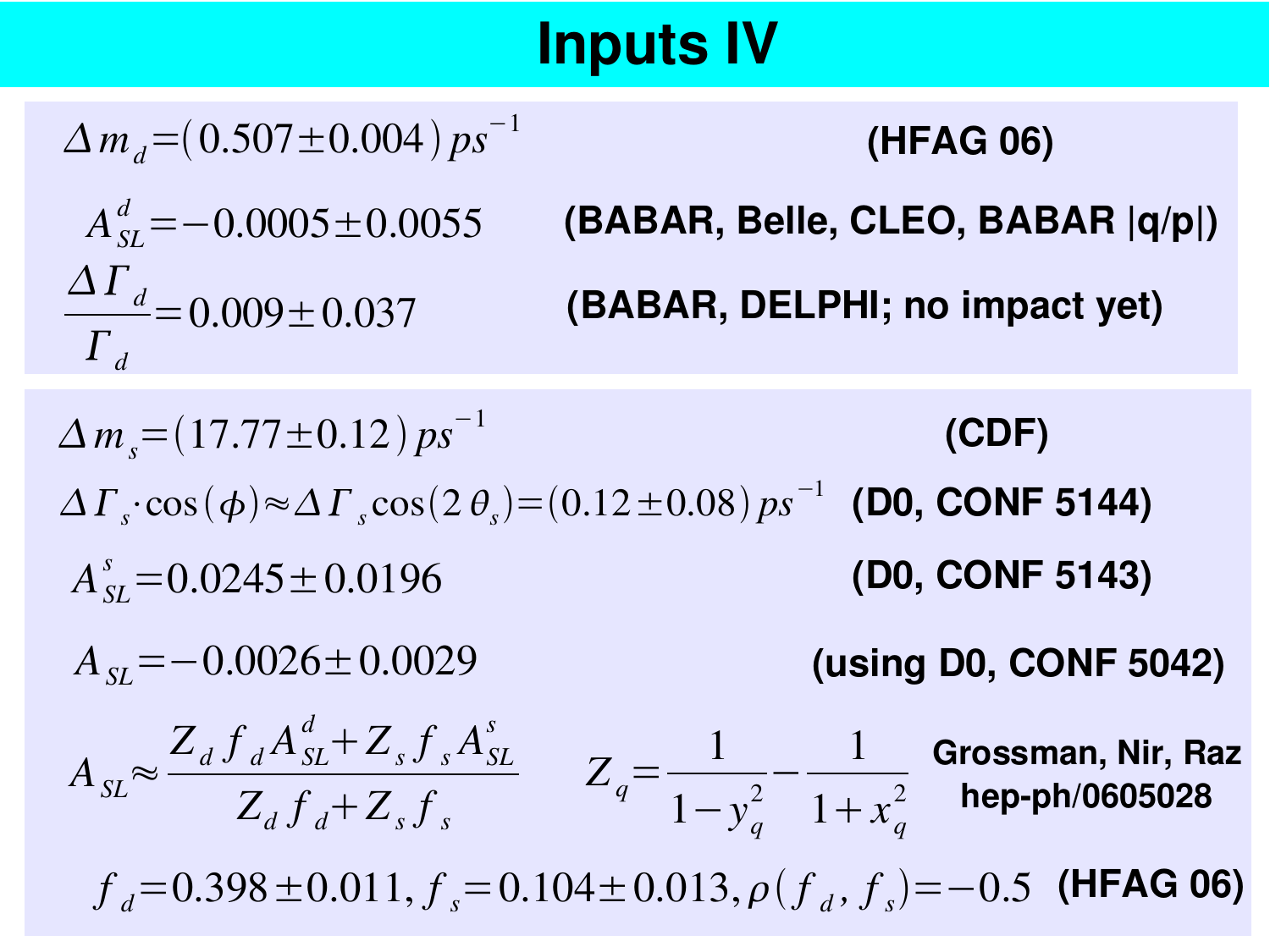



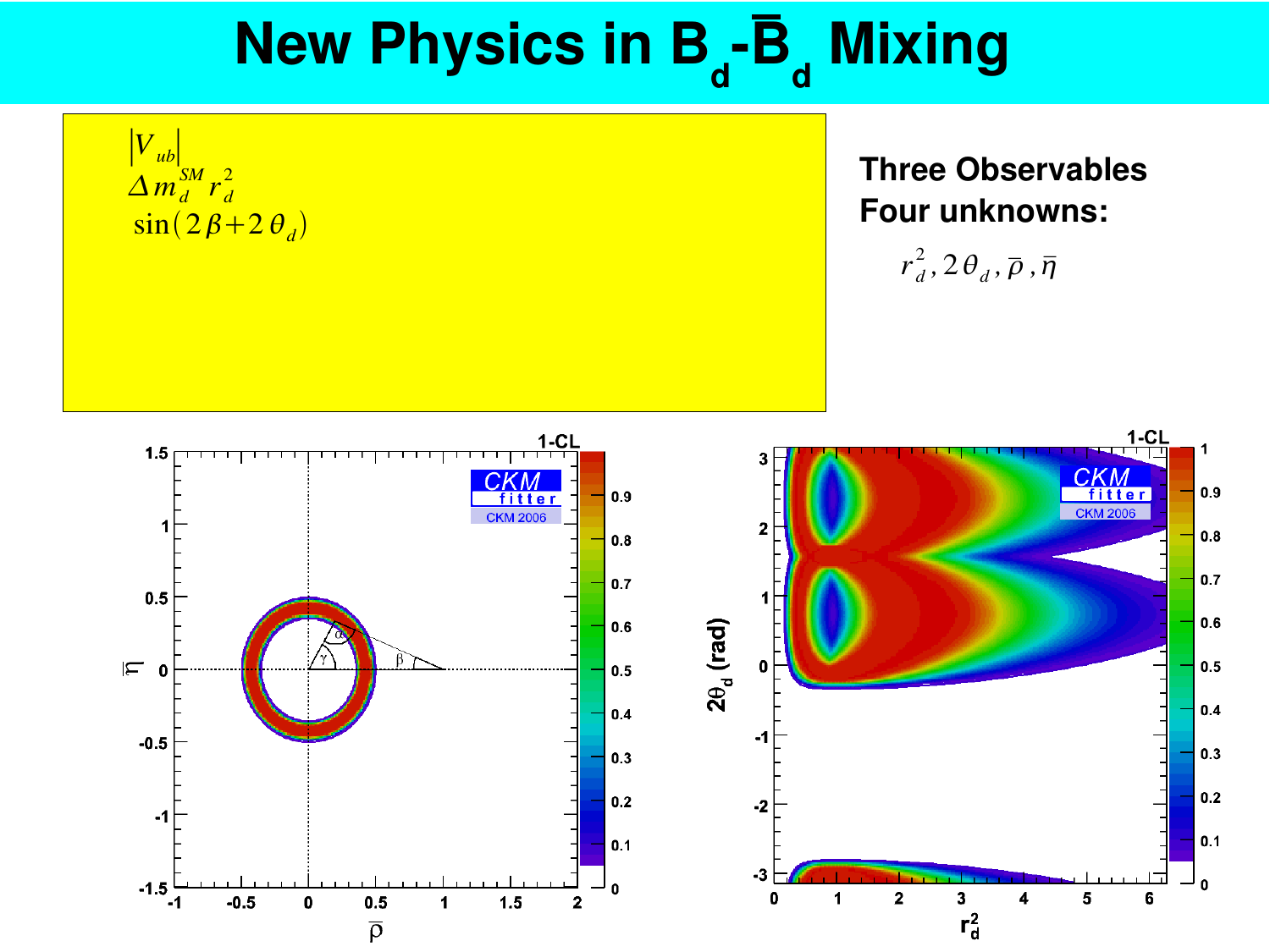∣*Vub*∣  $\sin(2\beta+2\theta_d)$  $\Delta m_d^{SM} r_d^2$  $\cos(2\beta+2\theta_d)$ 

**Sign of**  $cos(2\beta + 2\theta_d)$ **eliminates half of the** *r*<sub>d</sub>−2 $\theta$ <sub>d</sub> parameter space

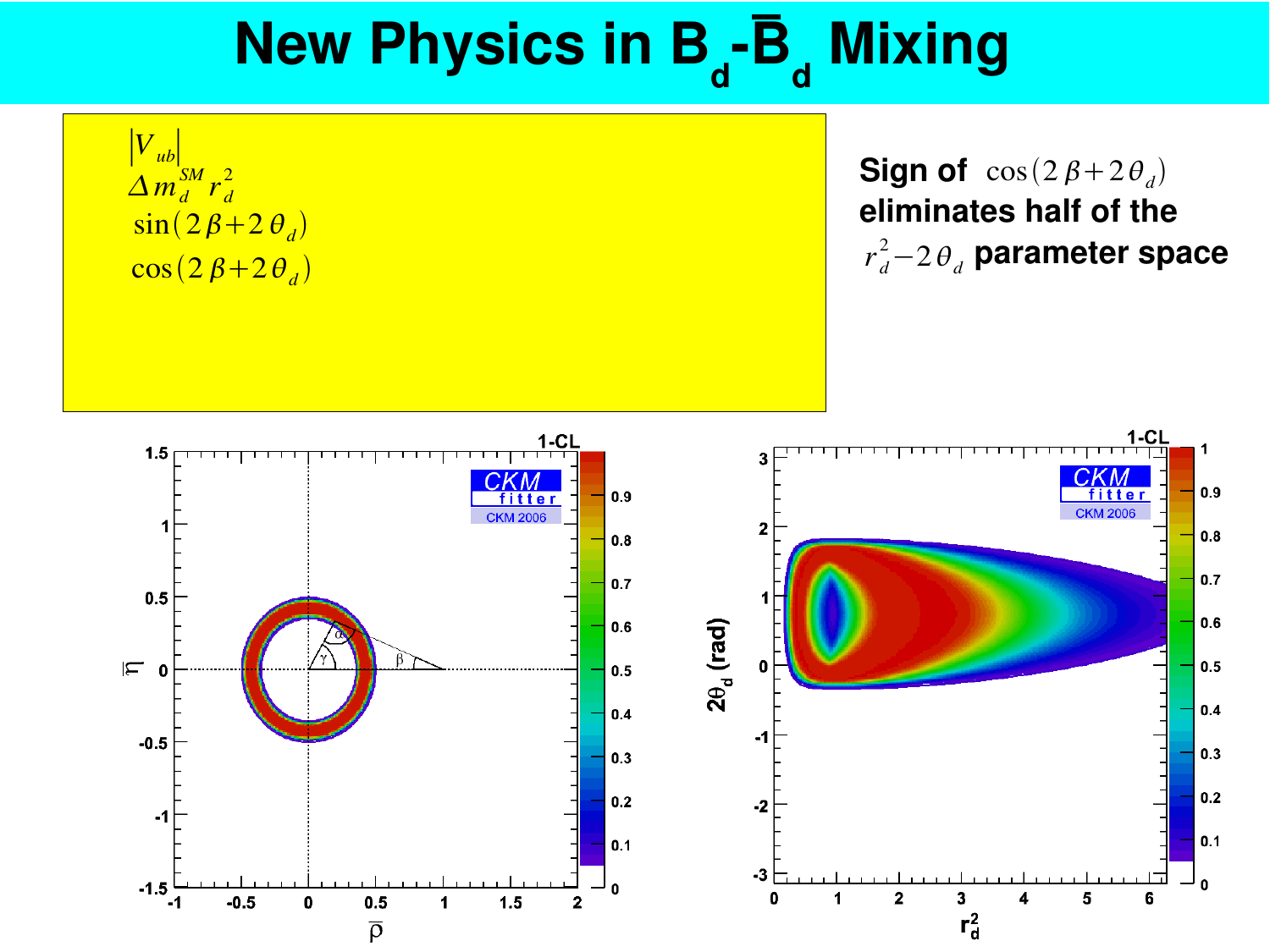∣*Vub*∣  $\sin(2\beta+2\theta_d)$  $\Delta m_d^{SM} r_d^2$  $\cos(2\beta+2\theta_d)$  $\overline{\mathcal{X}}$ 

**Real CKM matrix disfavoured**

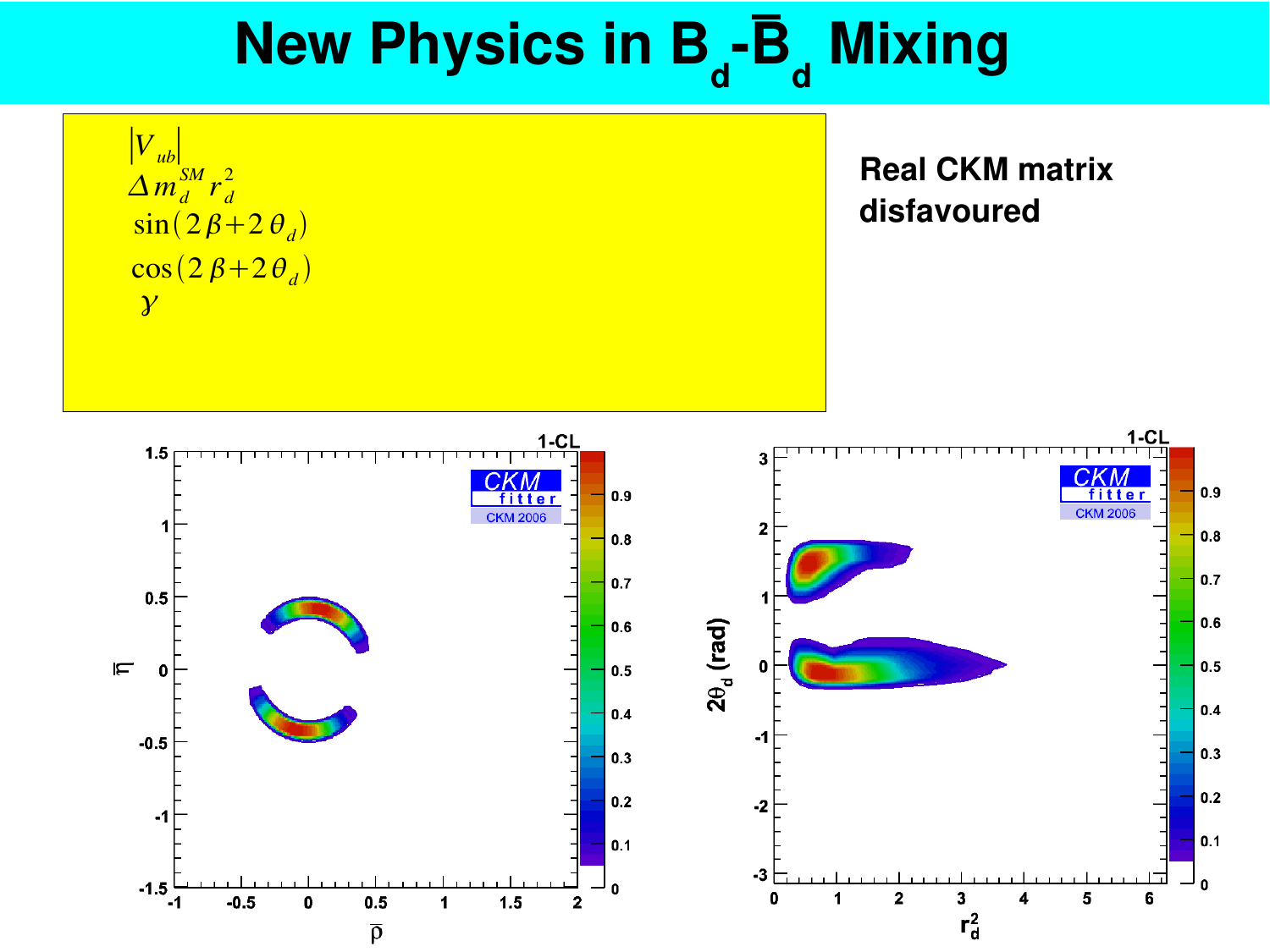∣*Vub*∣  $\sin(2\beta+2\theta_d)$  $\Delta m_d^{SM} r_d^2$  $\cos(2\beta+2\theta_d)$  $\overline{\mathcal{X}}$  $\alpha = \pi - \beta - \theta_d - \gamma$ 

**Real CKM matrix excluded at high CL**

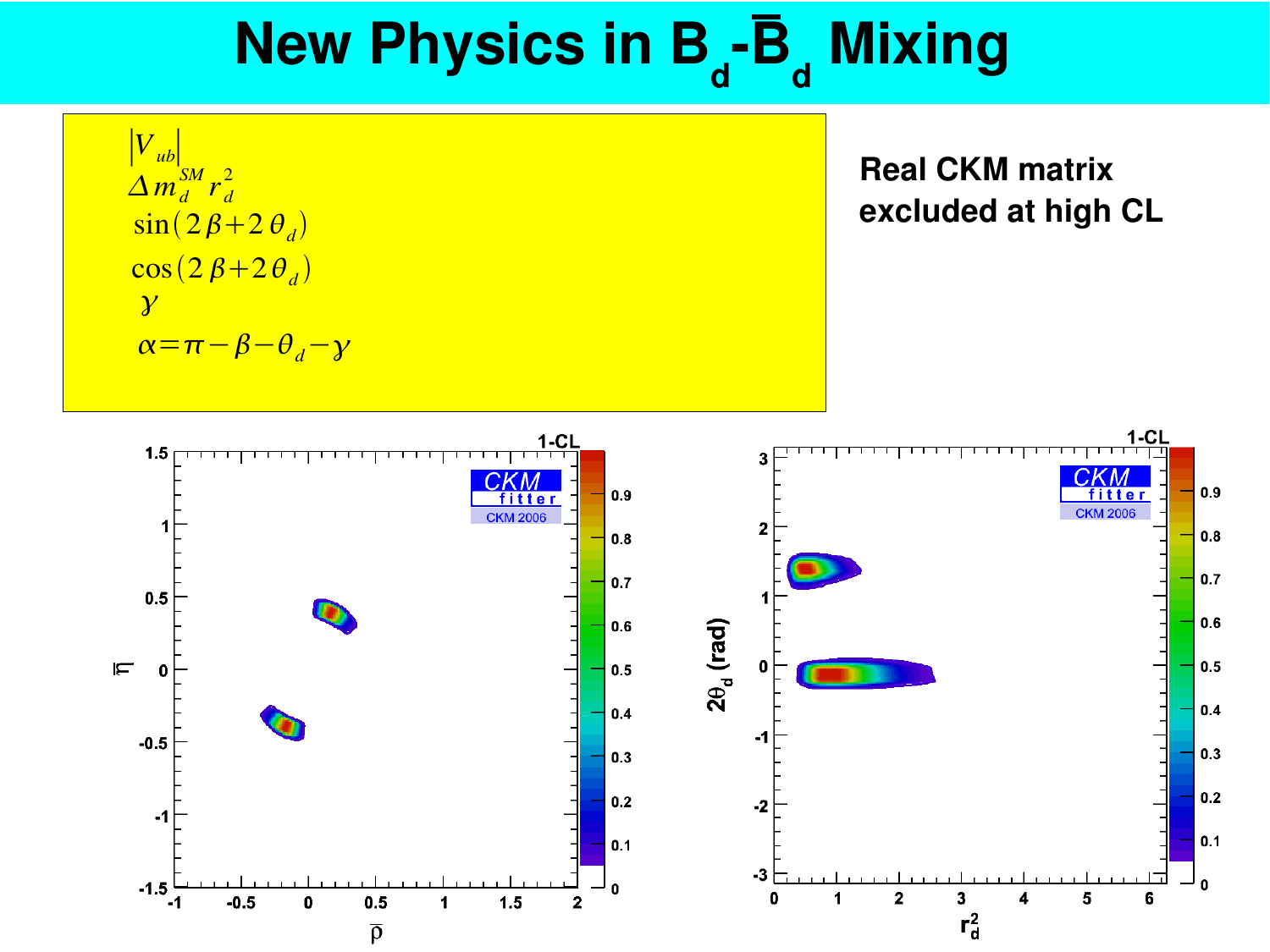∣*Vub*∣  $\sin(2\beta+2\theta_d)$  $\Delta m_d^{SM} r_d^2$  $\cos(2\beta+2\theta_d)$  $\overline{\gamma}$  $\alpha = \pi - \beta - \theta_d - \gamma$  $A_{SL}^d$ 

 $A^{\scriptscriptstyle d}_{\scriptscriptstyle{S\!L}}$  helps to distinguish **between standard and nonstandard solution (CKMfitter, EPJ C41 (2005))**

**SM** solution on  $\bar{\rho}-\bar{\eta}$ **almost as constraining as in Standard Model Fit**

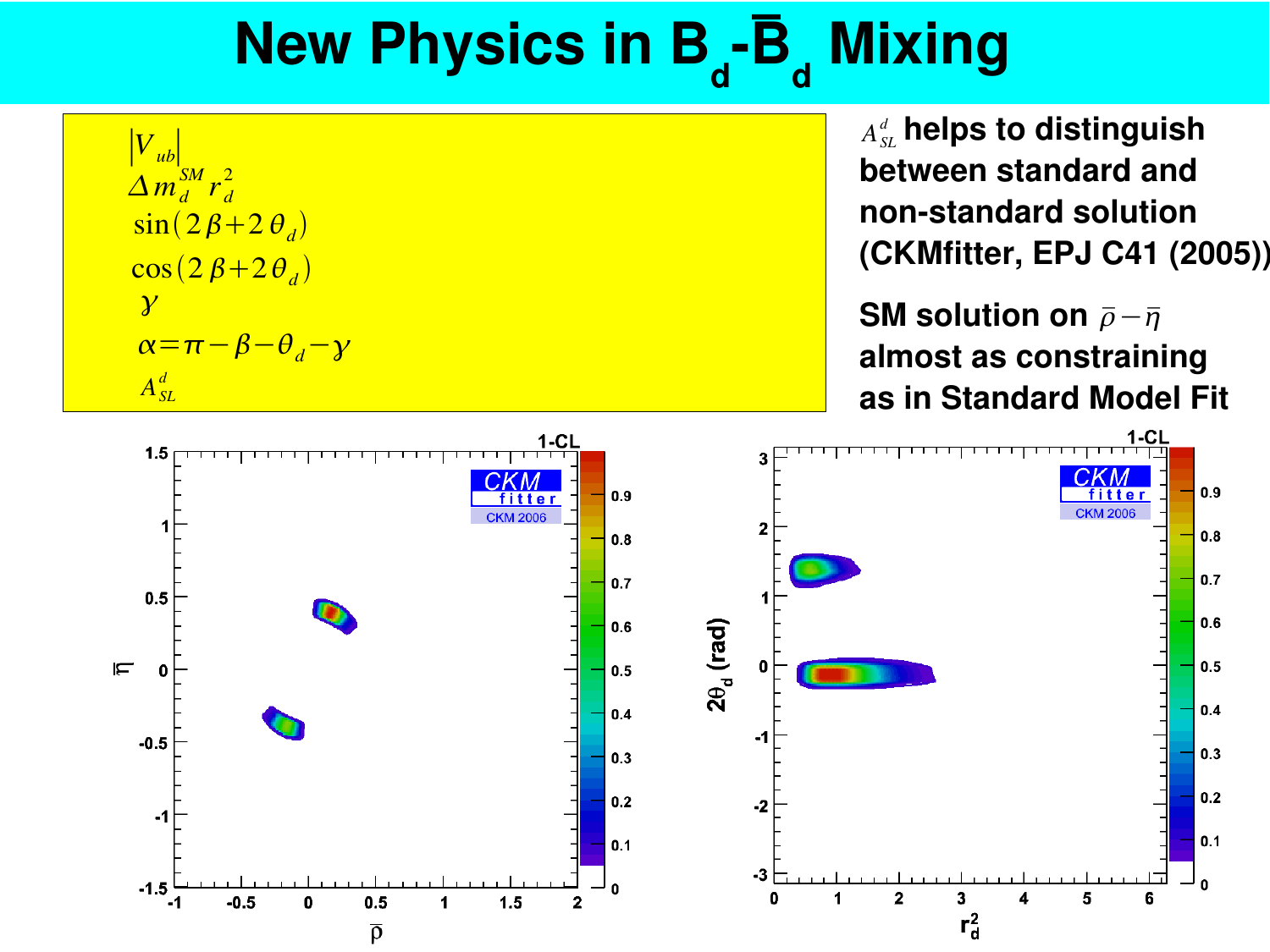∣*Vub*∣  $\sin(2\beta+2\theta_d)$  $\Delta m_d^{SM} r_d^2$  $\cos(2\beta+2\theta_d)$  $\overline{\gamma}$  $\alpha = \pi - \beta - \theta_d - \gamma$  $A_{SL}^d$ 

 $A^{\mathit{d}}_{\mathit{SL}}$  helps to distinguish **between standard and nonstandard solution (CKMfitter, EPJ C41 (2005))**

**SM** solution on  $\bar{p} - \bar{\eta}$ **almost as constraining as in Standard Model Fit**

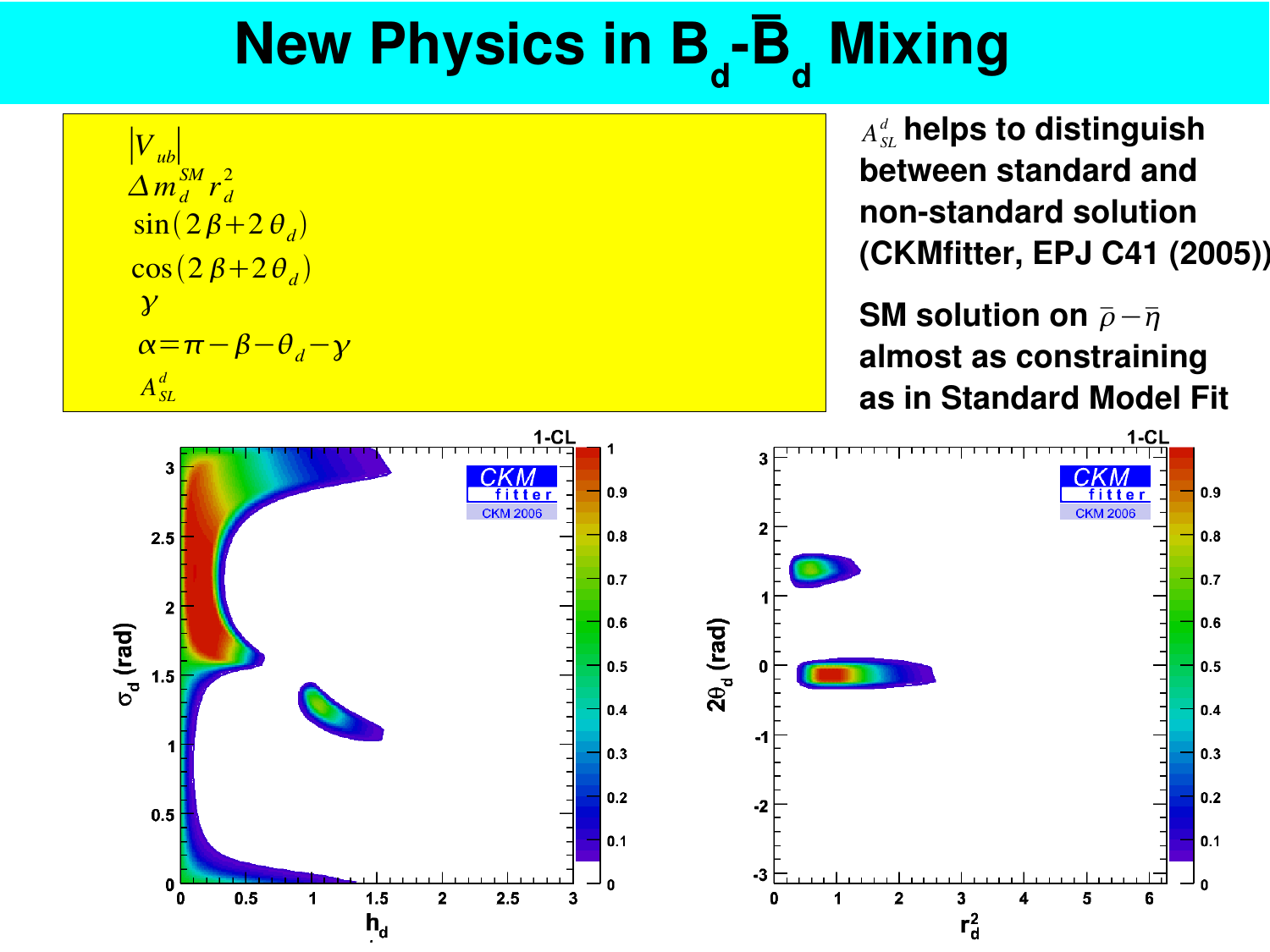∣*Vub*∣  $\sin(2\beta+2\theta_d)$  $\Delta m_d^{SM} r_d^2$  $\cos(2\beta+2\theta_d)$  $\overline{\gamma}$  $\alpha = \pi - \beta - \theta_d - \gamma$  $A_{SL}^d$ 

 $\Delta m_s^{SM} r_s^2$  $A_{SL}^s$ *ASL*  $\Delta\varGamma_{s}^{SM} \cos^{2}(2\,\theta_{s})$ 

 ∆**m s strongly constrains r s 2**

 ∆Γ **s bit larger than SM => 2**θ **s = |**π**/2| disfavored**



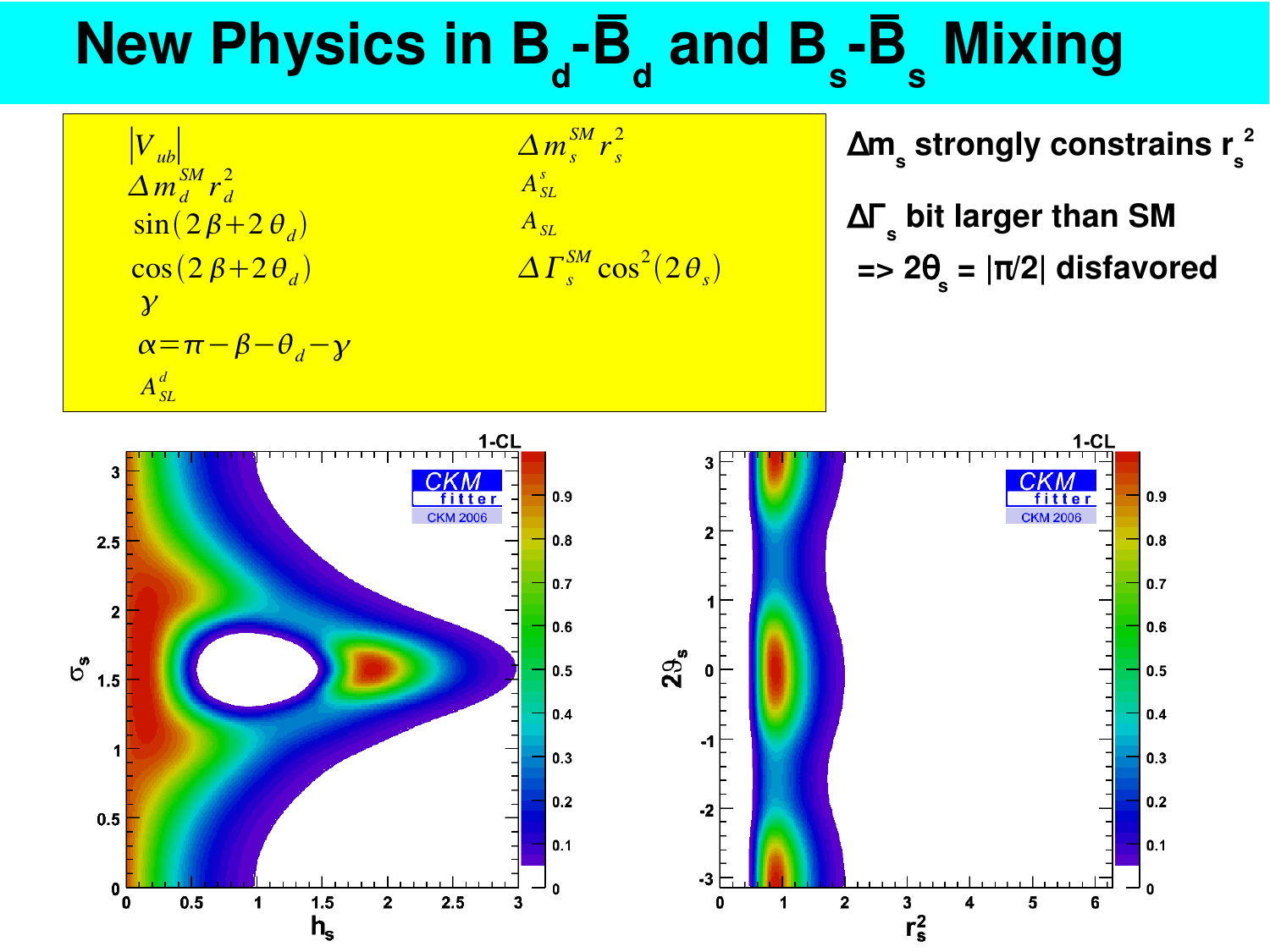∣*Vub*∣  $\sin(2\beta+2\theta_d)$  $\Delta m_d^{SM} r_d^2$  $\cos(2\beta+2\theta_d)$  $\overline{\gamma}$  $\alpha = \pi - \beta - \theta_d - \gamma$  $A_{SL}^d$ 

$$
\frac{\Delta m_s^{SM} r_s^2}{A_{SL}^s}
$$
  

$$
\frac{A_{SL}}{\Delta \Gamma_s^{SM} \cos^2(2\theta_s)}
$$

 $A_{SL}$  from D0 helps to **further suppress the nonstandard solution**  $\overline{\rho}-\overline{\eta}$  and hence **also in**  $r_d^2 - 2\theta_d$ 

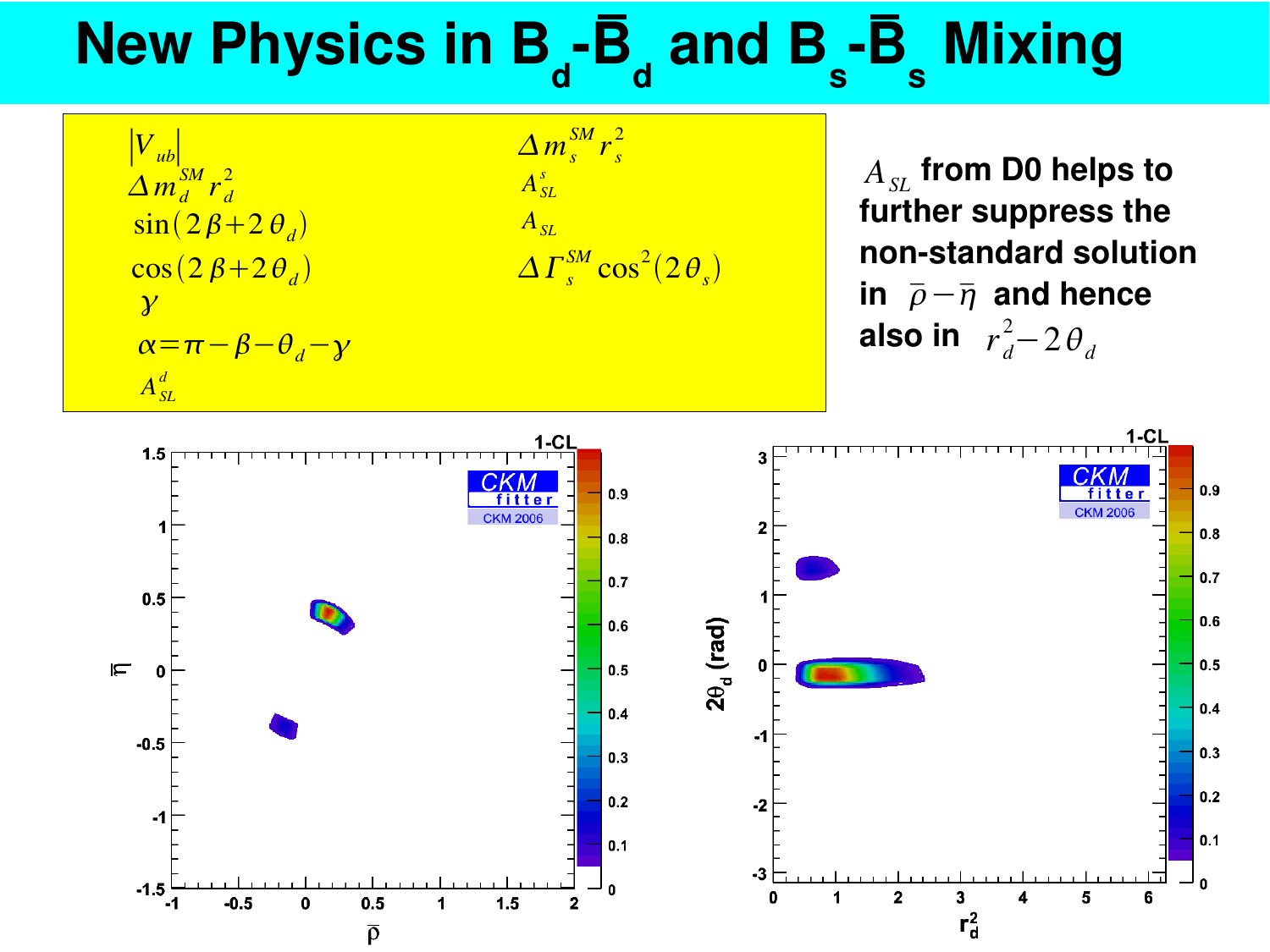∣*Vub*∣  $\sin(2\beta+2\theta_d)$  $\Delta m_d^{SM} r_d^2$  $\cos(2\beta+2\theta_d)$  $\overline{\gamma}$  $\alpha = \pi - \beta - \theta_d - \gamma$  $A_{SL}^d$ 

 $\Delta m_s^{SM} r_s^2$  $A_{SL}^s$ *ASL*  $\Delta\varGamma_{s}^{SM} \cos^{2}(2\,\theta_{s})$  **UTfit, PRL97, 151803 (2006) Correlation between r d 2 and r s 2**

**Qualitatively similar Difference in treatment of theoretical error in** ξ